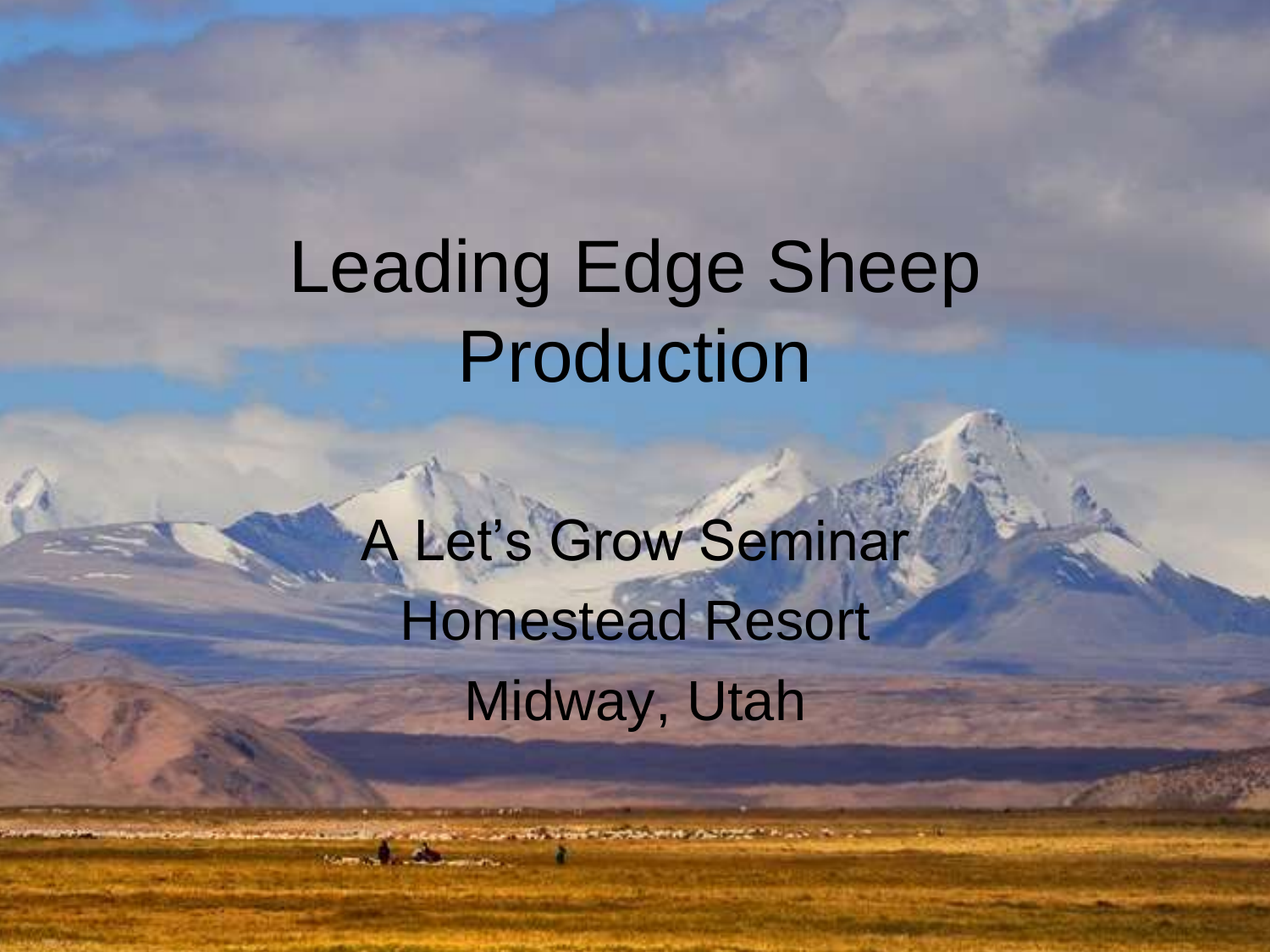

- Make You a Leading Edge Manager
- Create Affective Relationships
- Get you in Problem Solving Mode
- Maximize Your Profitability!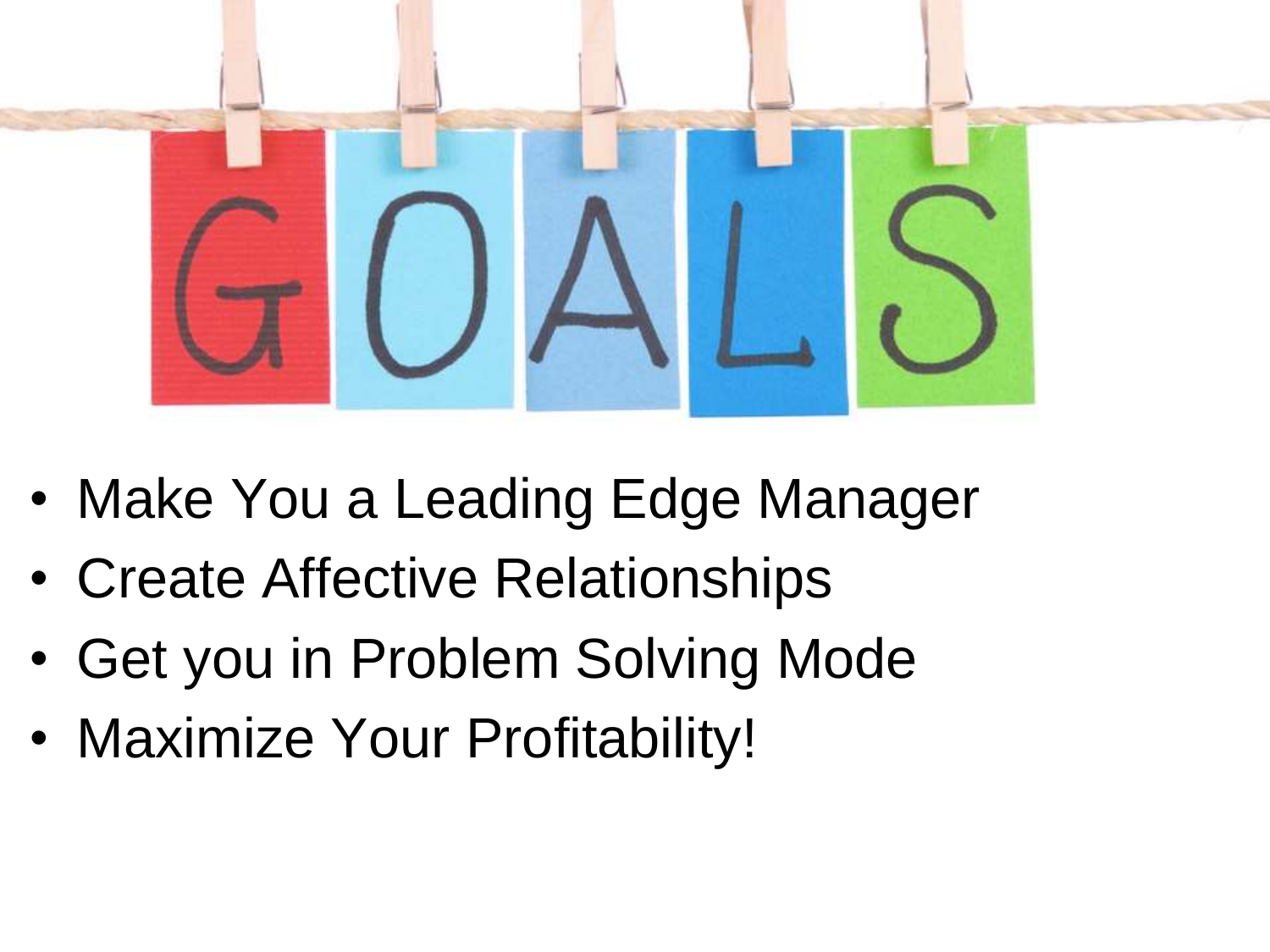## Begin with the End in Mind

- Do You Have A Mission Statement?
- What are We about?
- What are Our Values?
- Where Do You Want to Be in 10 Years?
- What Do You Want Your Operation to Look Like when You Retire?

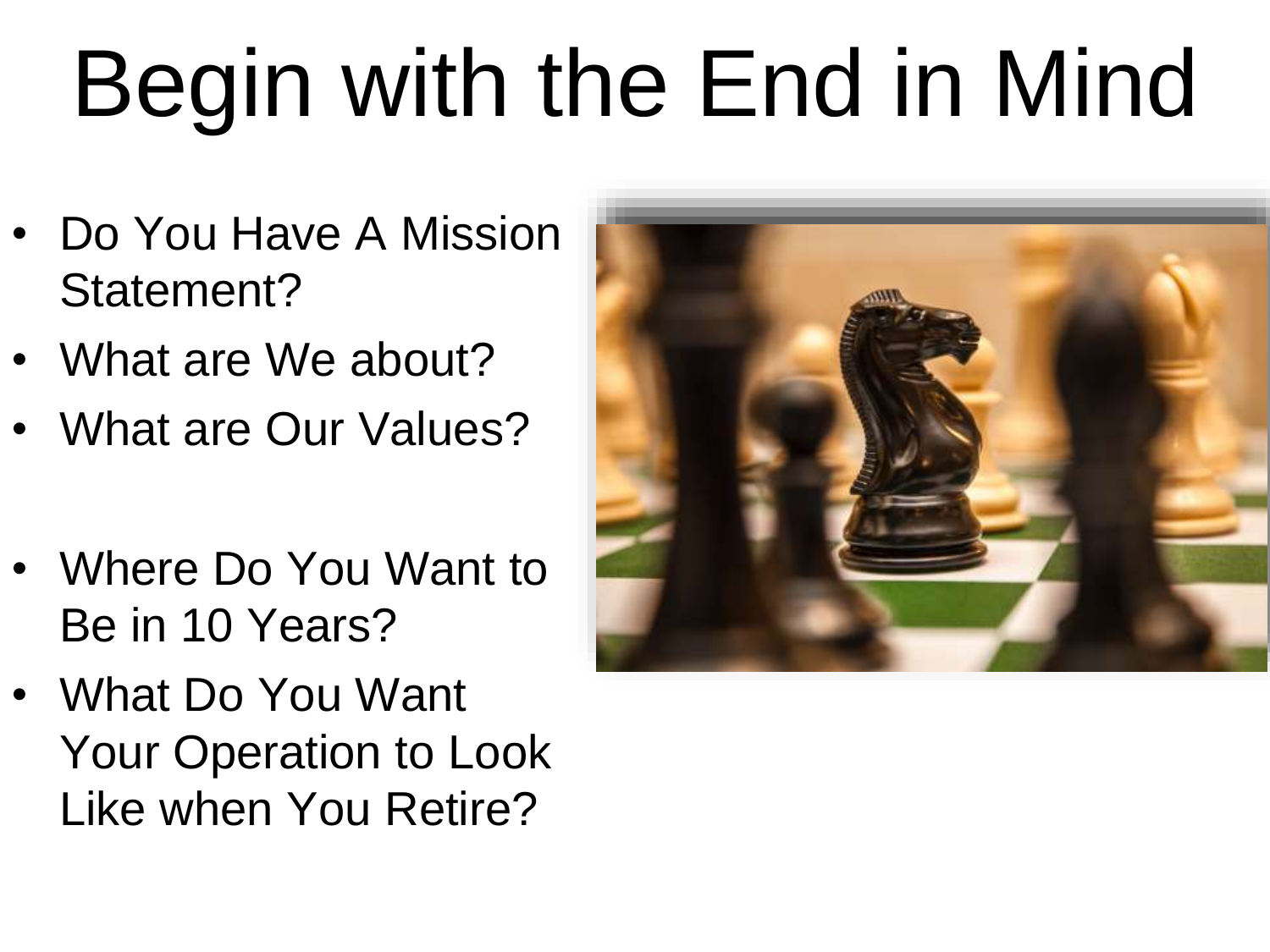# Cognitive Skill Levels

- Memory
- Psychomotor
- Concept Classification
- Problem Solving
- Affective

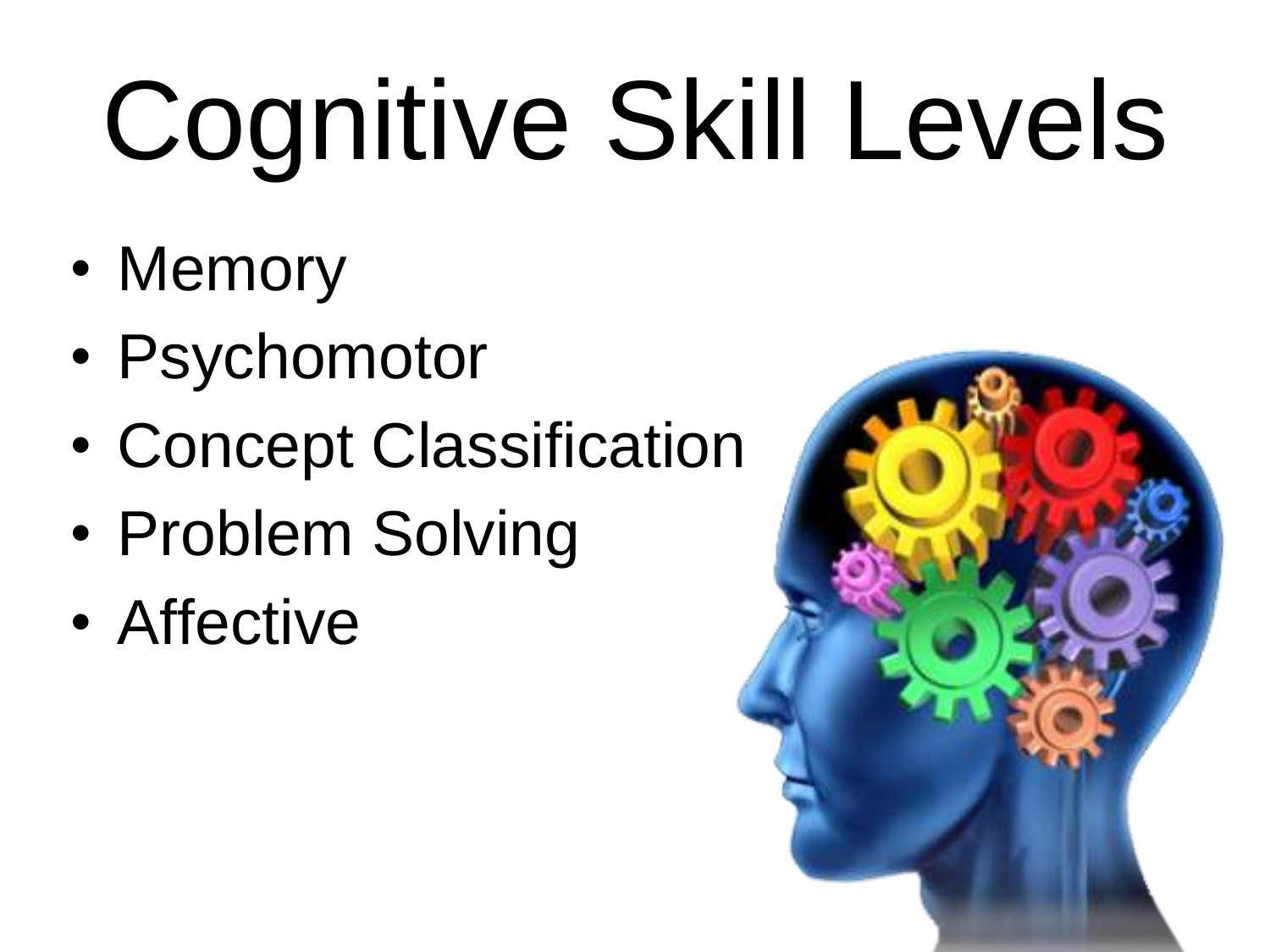## Vision

- Management Doing Things Right
- Leadership Doing the Right **Things**

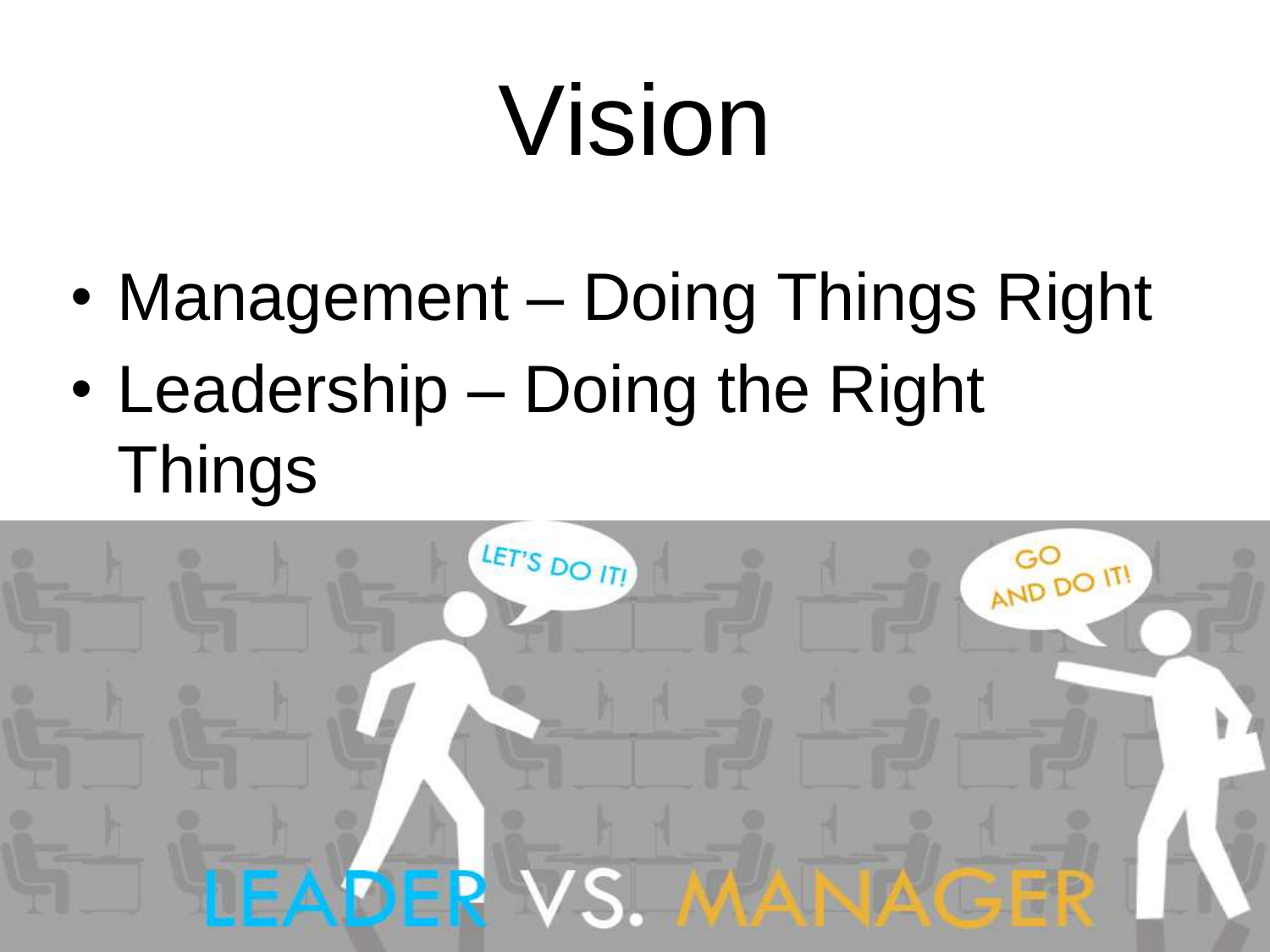#### What Makes Your Operation Unique?

- Segmentation
- Differentiation
- Specialization
- Value Added



- Vertical Integration
- Horizontal Integration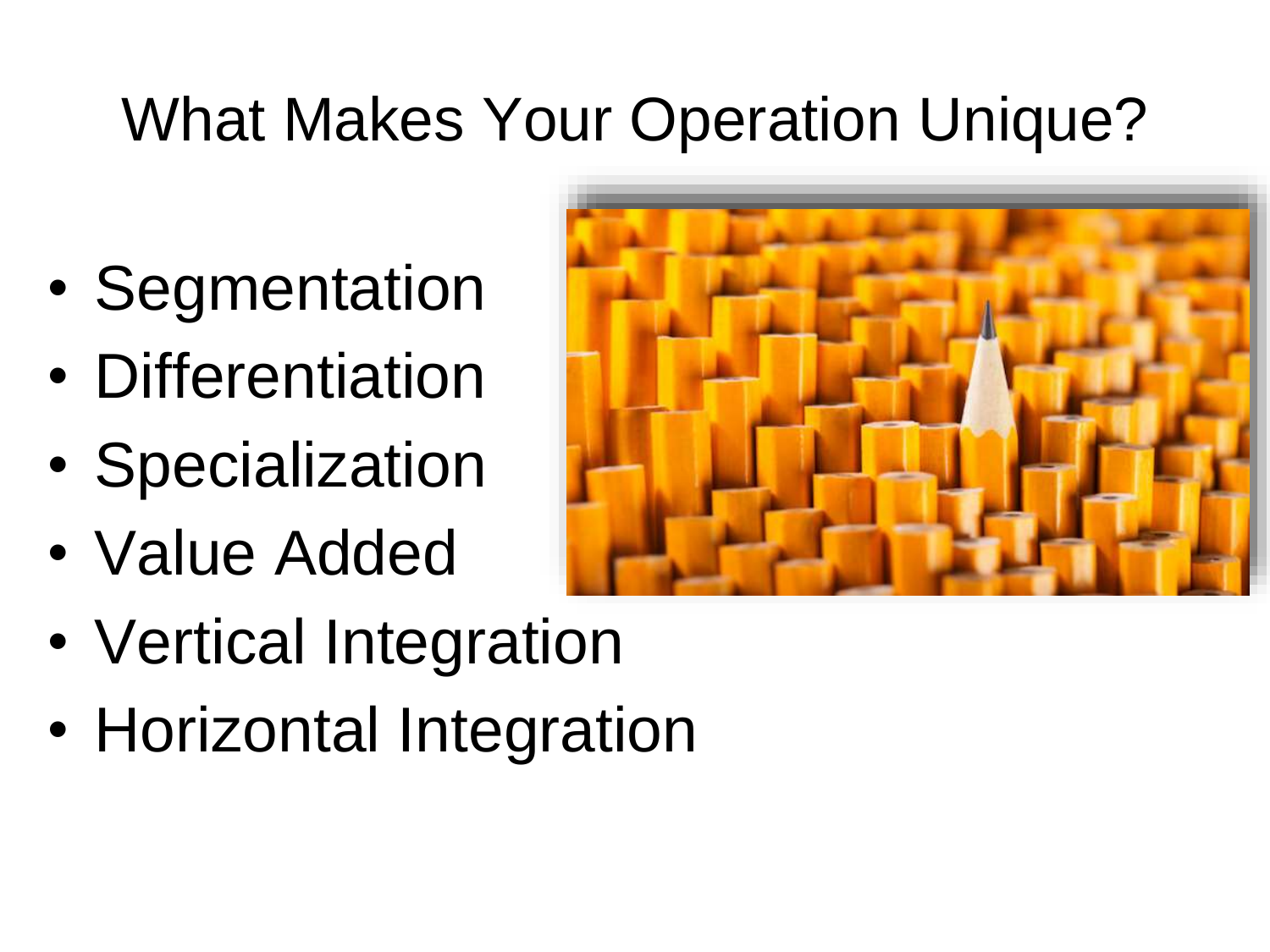#### What are the Holes In Your Operation?

- Non-Productive Ewes
- Low Lambing Percentage
- Low Weaning Percentage
- Low Weaning Weight
- Ram Issues
- Parasites
- Predators
- Herders

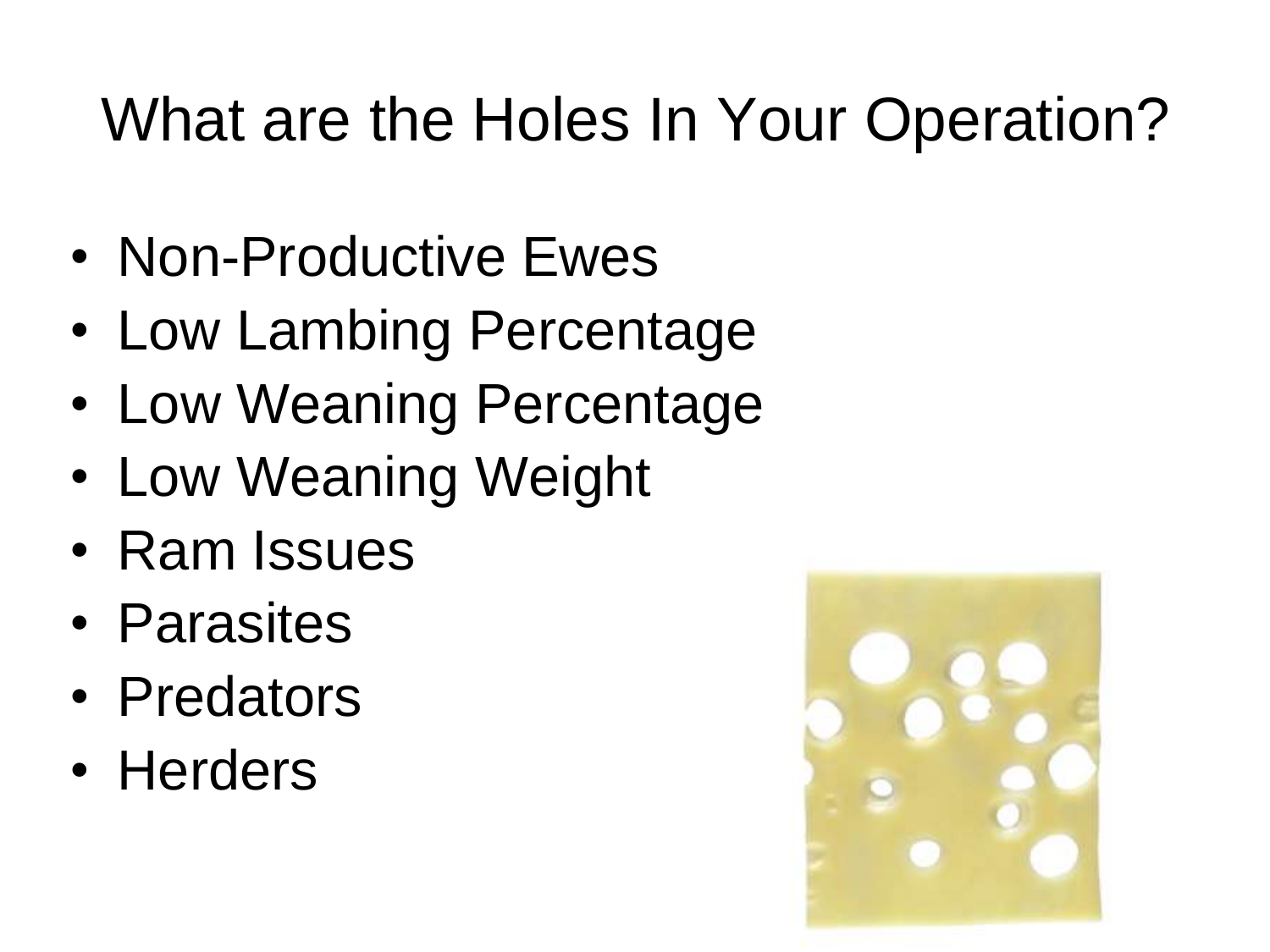# What If & Why Not?

Reduce Open Ewes to 1 or 2% Increase Weaning Weights 5 lbs or 10 lbs Every Ram were Productive A 160% Lamb Crop

WHAT IF...  $AN$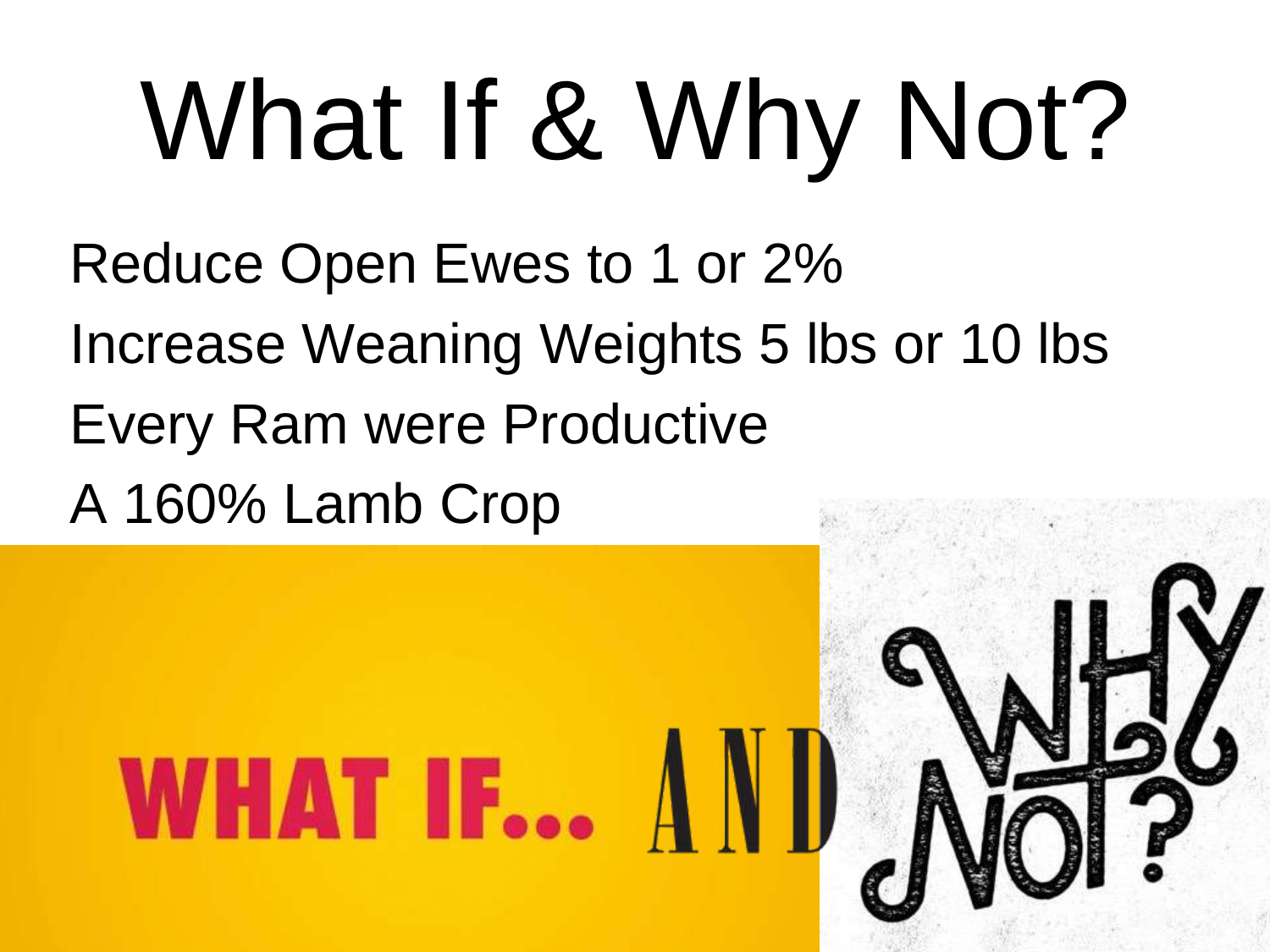## Creative Mistakes

- Creative Mistakes Trying new ideas which if they fail may be stepping stones to success.
- They are not big dumb financially disastrous mistakes!

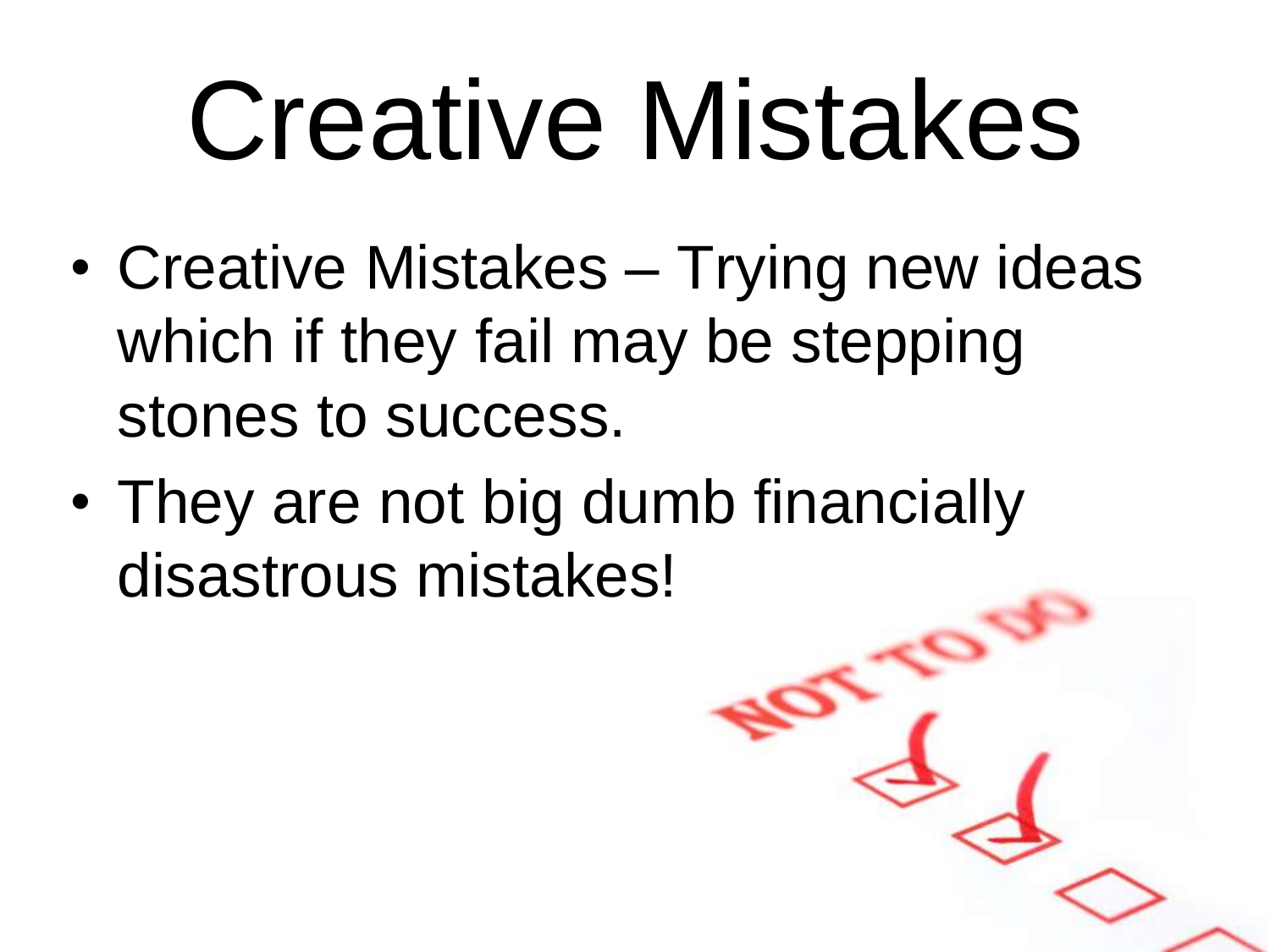## Threats

- Business Threats Vulnerabilities within your circle of influence
- Strategic Threats Vulnerabilities in your circle of concern